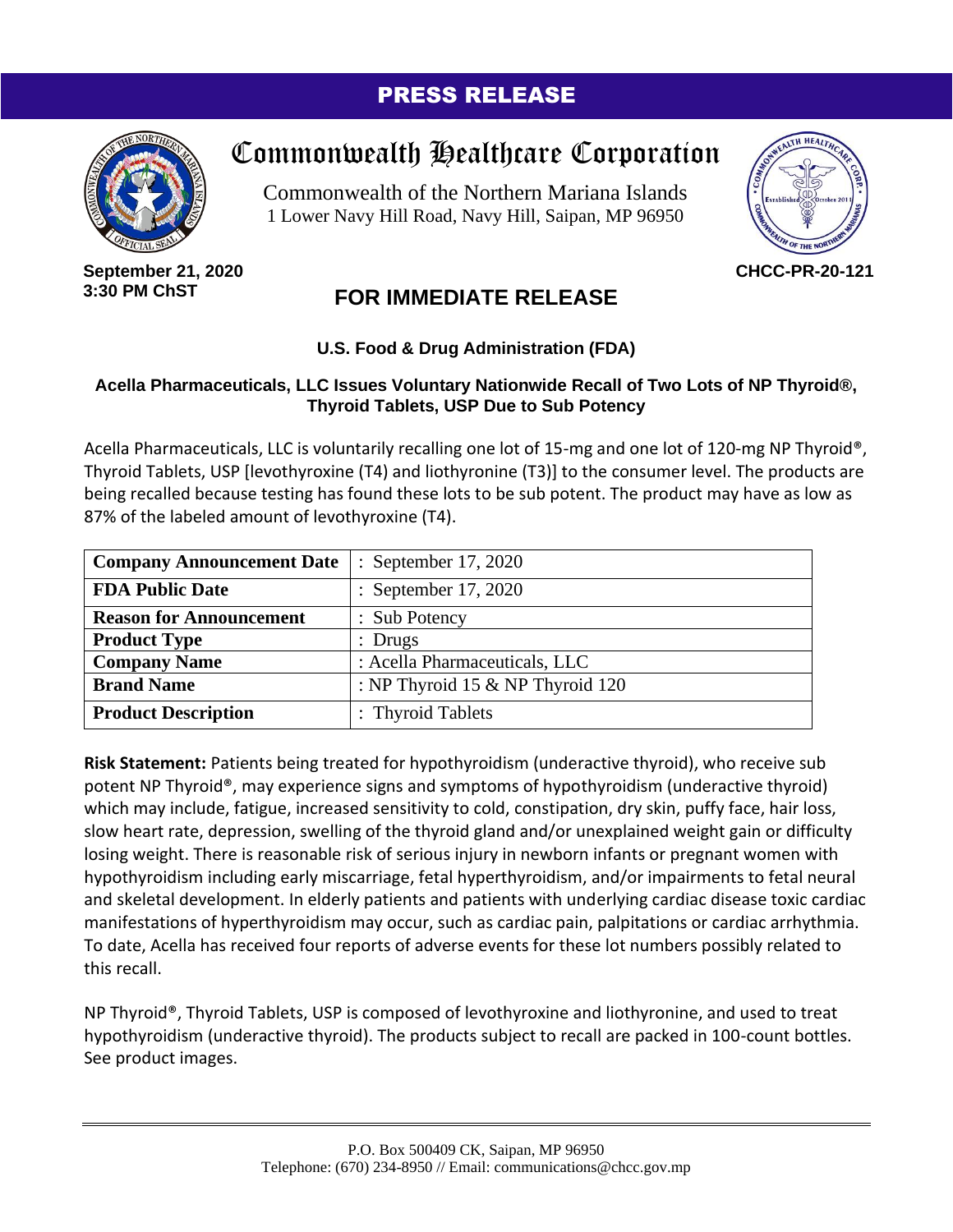To best identify the product, the NDC's, Product Description, Lot Numbers and Expiration Dates are listed. These lots were distributed nationwide in the USA to Acella's direct accounts, including wholesalers, pharmacies, and healthcare offices. Additionally, consumers may be able to determine that their product is not impacted by the recall if the "use by," "discard after," or "expiration date" on their prescription bottle is on or after December 2020.

| <b>Product</b>                                                    | <b>NDC</b>   | Lot #     | Exp. Date     |
|-------------------------------------------------------------------|--------------|-----------|---------------|
| NP Thyroid <sup>®</sup> 15, Thyroid Tablets, USP, ¼ grain (15 mg) | 42192-327-01 | M327E19-1 | October 2020  |
| NP Thyroid® 120, Thyroid Tablets, USP, 2 grain (120 mg)           | 42192-328-01 | M328F19-3 | November 2020 |

#### See Product Labels:

Acella is proactively notifying its wholesalers by email and phone to discontinue distribution of the two above referenced lots being recalled and is arranging for return of all recalled products. Patients who are currently taking NP Thyroid® from the lots being recalled should not discontinue use without contacting their healthcare provider for further guidance and/or a replacement prescription.

This recall is being conducted with the knowledge of the U.S. Food and Drug Administration.